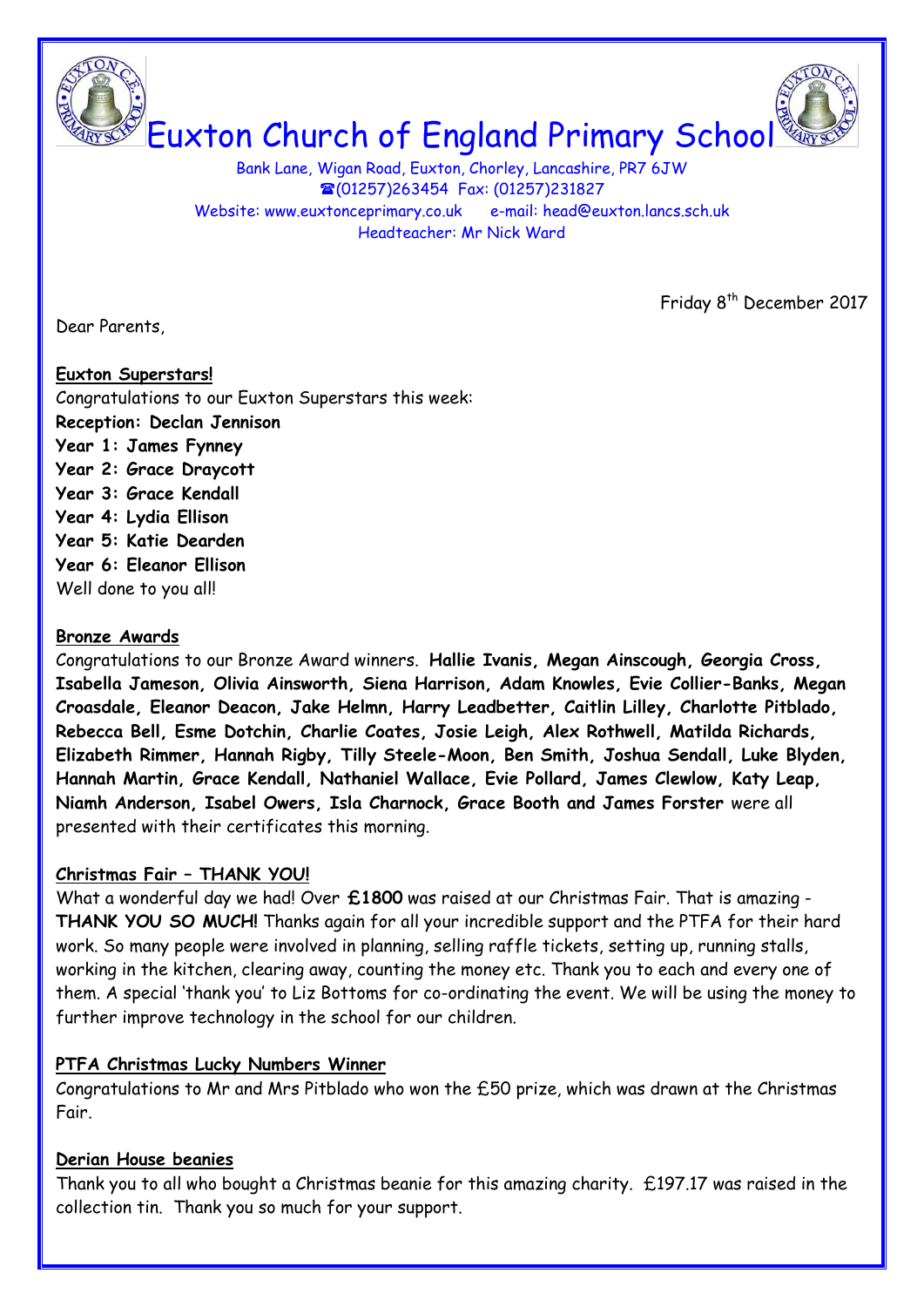# **Infant Nativity – 'Prickly Hay' on Thursday 14th December**

We are really looking forward to performing our Christmas nativity 'Prickly Hay' next week. The matinee performance starts at 2pm and will be finished between 2:45pm and 3:00pm. The children, along with any older siblings, may go home with an adult straight away if you wish. For our evening performance at 6pm on Thursday the children need to be brought back to school **at 5:30pm** (**no earlier please, as there will be no supervision**)**.** There will be a raffle at both performances – thank you if you donated a prize for this. Thank you to everyone for once again making the Christmas production so special.

# **Schools, Social Media and E-Safety**

Please remember the importance of respecting the views of others regarding posting photographs and videos on social media networks, such as Facebook and Twitter. If you choose to share these with family and friends via social media then it is imperative that you seek the permission of **every parent** of **every child** who may also be captured, or crop images so that it is only your child shown. **Please pass on this important message to any friends or family members who may also be attending and may not read our newsletter.** Thank you for your support**.**

# **Parking**

PLEASE remember to continue to park responsibly this week. **Please remind any relatives attending too**. Thank you for your co-operation. Both church parks are able to be used. **However it is essential that Papa Luigi's is not used**. They are so supportive of school, allowing us to use their car park at other times, working with our children on making pizza's etc. Using their car park in the evening may put the wrong impression to their customers that they are too busy and this would not be fair. We will be monitoring this to make sure this is adhered to, although I'm hopeful that this won't be necessary. Thank you for your support.

# **Junior Christingle**

This will take place on Monday 18<sup>th</sup> December at 6pm in church. Parents are warmly invited to join us. More details in next week's newsletter.

# **Whole School pantomime**

On Tuesday the whole school are off to watch 'Beauty and the Beast' at Blackburn King George's Hall. The coaches are due back to school at approximately **3.45pm**, so no need to be here before then, but we will keep you informed via text if this becomes very different. Please make your way to the playground as normal to collect your children.

# **'Festive Sing-a-long' and a 'Farewell to Mrs Thomson' on Thursday 21st December**

You are all welcome to join us at 2:30pm on the last day of term, Thursday 21<sup>st</sup> December, for a festive sing-a-long in the hall. We will also be using this opportunity to say 'farewell' to Mrs Thomson. Please join us if you can. It may end up being standing room only but at least it will be cosy! This will take us to home time at 3:30pm.

# **Grandparents Annual Coffee Morning**

This will take place on the last day of this term, Thursday  $21<sup>st</sup>$  December from 9.30-10.30. The children will entertain the guests while tea, coffee and cakes are enjoyed. The guest list is now in the office, please speak to Mrs Hodges or Mrs Parker to add grandparent's names to it or email [bursar@euxton.lancs.sch.uk.](mailto:bursar@euxton.lancs.sch.uk) This is always a very popular event and is a lovely way to end the term.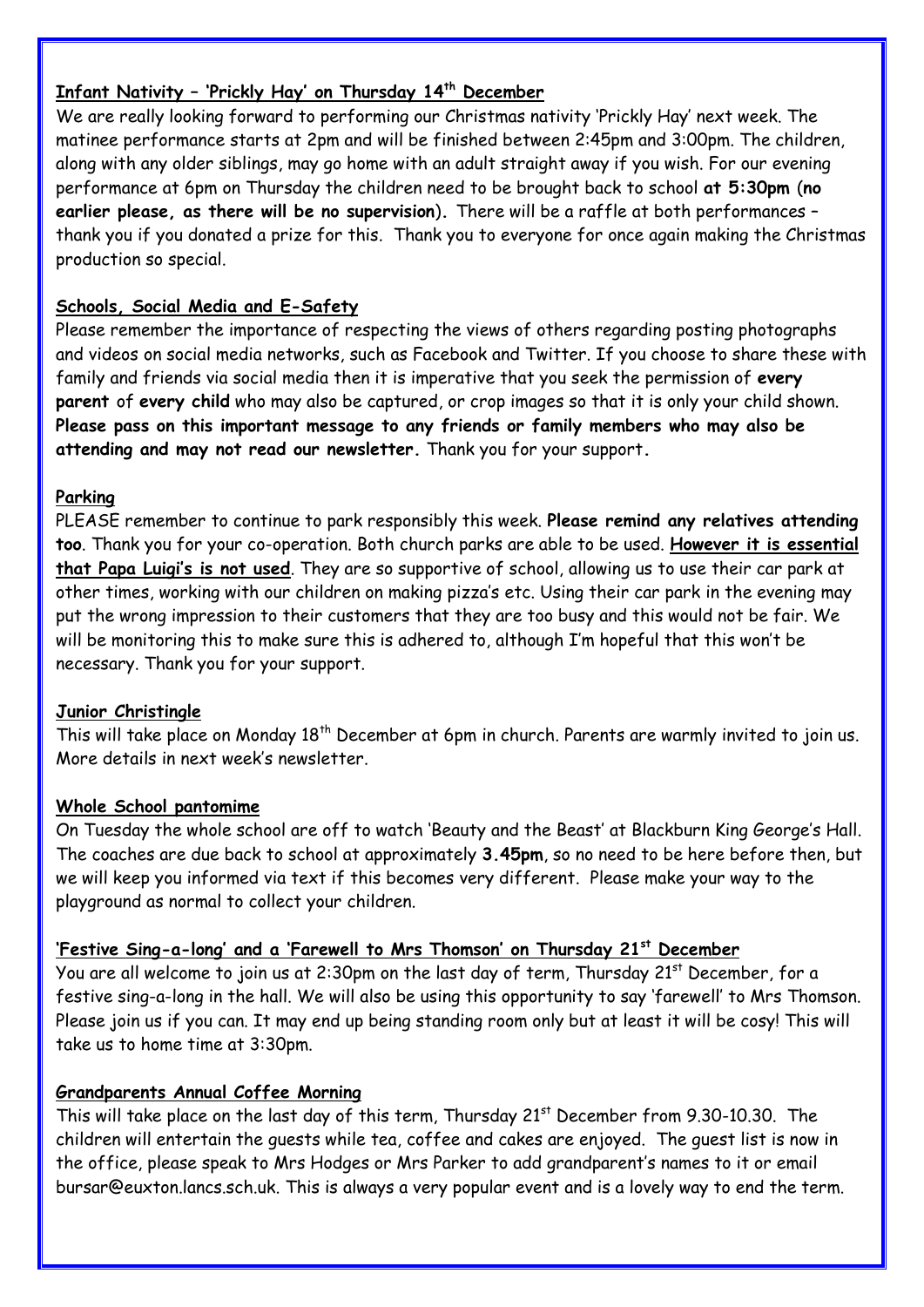## **Y6 Girls Cake Sale**

Some of our Y6 girls have asked me if they can run a cake sale next Friday, 15<sup>th</sup>, for Cancer Research. It is so lovely when the ideas come from the children themselves. There will be a selection of cakes being sold for 20p, 50p or £1 at break time. Thanks girls!

## **Y5 Christmas Singing**

Our Year 5 children are singing in Euxton library on Wednesday 20<sup>th</sup> December at 10:15am. All are welcome to come and listen to the children sing.

## **Athletics and High 5**

There will be no more athletics until January (next week it is the panto and we don't have clubs in the last week of term). Infants who have their names down will start athletics in January, usually the second week back. High 5's will be on next week and then they will take a break until January.

## **Guitars and violins playing in Worship Wednesday 20th December**

If you are a parent of a child who has guitar and violin lessons in school, you are more than welcome to come to this Worship and listen to them play a couple of Christmas tunes. There will be no guitar lessons next Tuesday due to our trip to the panto.

## **Keyboard lessons on Wednesdays**

These lessons have now finished until  $10<sup>th</sup>$  January.

### **Primary School Admissions September 2018**

If you have a pre-school child due to start school in September please remember to apply on line via [www.lancashire.gov.uk/schools](http://www.lancashire.gov.uk/schools) before the deadline of **15th January 2018**. If you are applying to any faith school please remember to hand in the supplementary faith form to each faith school you apply to.

## **Message from the office**

The last day for banking monies sent into school before the Christmas holidays is next Friday  $15<sup>th</sup>$ December. Please could all dinner, music and out of school club monies be forwarded to the office by next Friday. If you are unsure how much dinner money is owing up to the last day of term please speak to Mrs Parker. Thank you.

### **Lancashire Sings Christmas**

The annual Lancashire Sings Christmas event takes place next Thursday 14th December at The Insty, Wigan Road, Euxton from 6.45pm. There will be a live link to Radio Lancashire at 7pm. Please wear Christmas hats and jumpers.

### **Well done Elizabeth!**

Congratulations to Elizabeth Rimmer from Y4, who last weekend became the David Lloyd Under 8's National Tennis Champion at the finals in London. That is an amazing achievement Elizabeth – well done!

### **School Library**

Please could all school library books be returned to school by Wednesday  $13<sup>th</sup>$  December, so that the library ladies can do an audit. If your child is still reading a book, they can continue to do so, just please let the ladies know. Thank you.